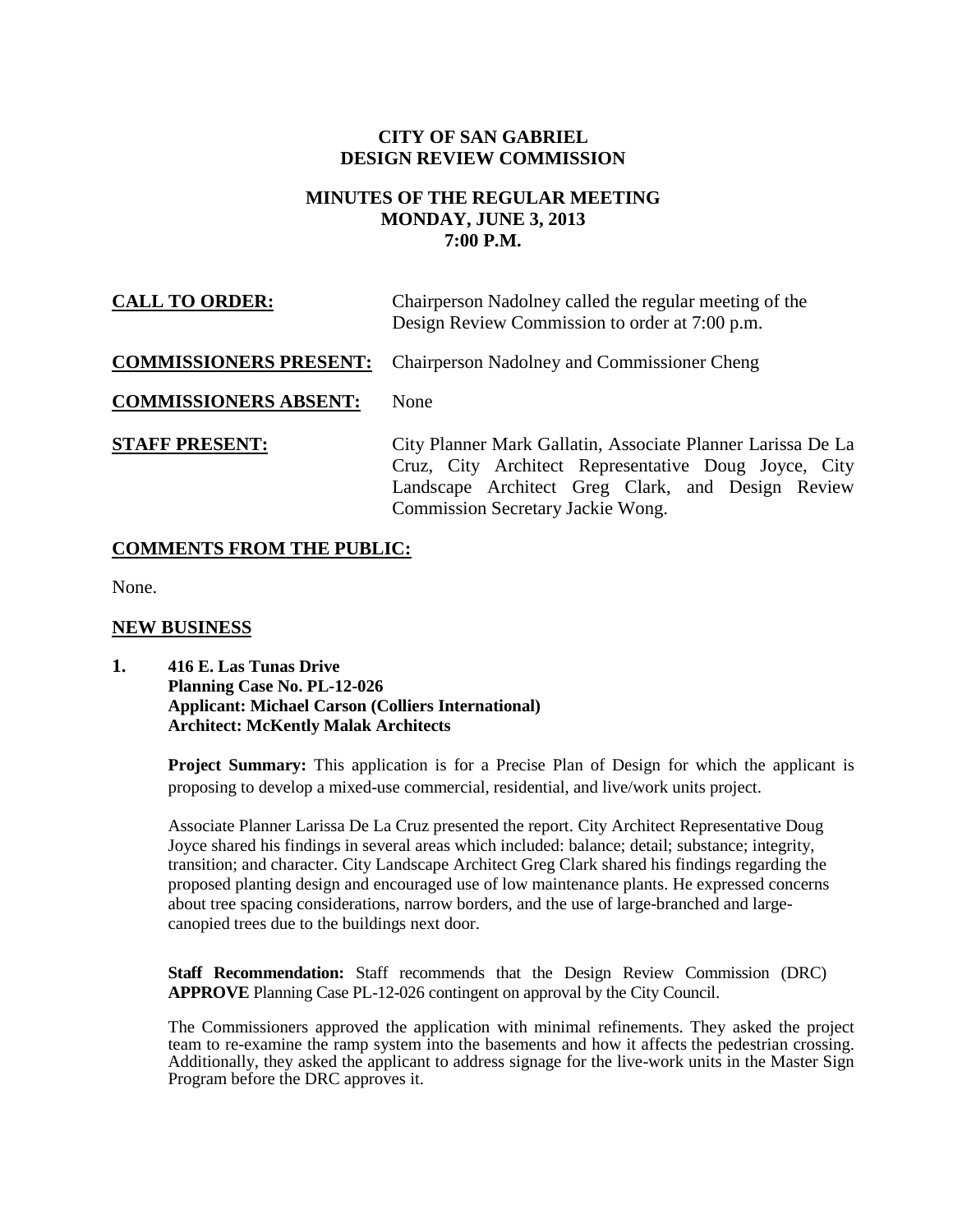### **DRC ACTION:**

Commissioner Cheng made the motion to approve the project as presented. Chairperson Nadolney seconded the motion. The motion was unanimously approved.

# **2. 221 E. Valley Blvd. Planning Case No. PL-12-010 Applicant: Pacific Lion, LLC Architect: Kollin/Altomare Architects**

**Project Summary:** The applicant is proposing to construct a 316 room hotel.

Staff identified a number of portions of the design which were recommended for further refinement during the pre-application review stage. The project architects maintained that their treatment of these design aspects fulfills the intent of the City's design guidelines. Staff recommended that these aspects be presented to the DRC so that the Commission could preview the project and provide direction on the extent to which the City's design guidelines are being met by the proposed design.

City Planner Mark Gallatin presented the report. City Architect Representative Doug Joyce presented concerns about the corner issues, the suggested change of color for the base surrounding the building, and options for the wall and façade art were discussed to help give the building more prominence from the street.

**Staff Recommendation:** Staff recommends that the Design Review Commission review the plans and provide direction to staff and the project architects.

#### **DRC RESPONSE**:

The DRC was receptive to the alternate design as presented. The Commissioners felt that the revised design will be an iconic addition to Valley Boulevard. The applicant will present a further revised design to the DRC on June 24, 2013 before submitting the final plans.

#### **APPROVAL OF MINUTES:**

Commissioner Cheng made a minor correction to the regular meeting minutes of April 22, 2013. He made the motion to approve the minutes as corrected. Chairman Nadolney seconded the motion. The minutes were approved.

### **COMMENTS BY STAFF:**

None.

#### **COMMENTS BY COMMISSIONERS:**

None.